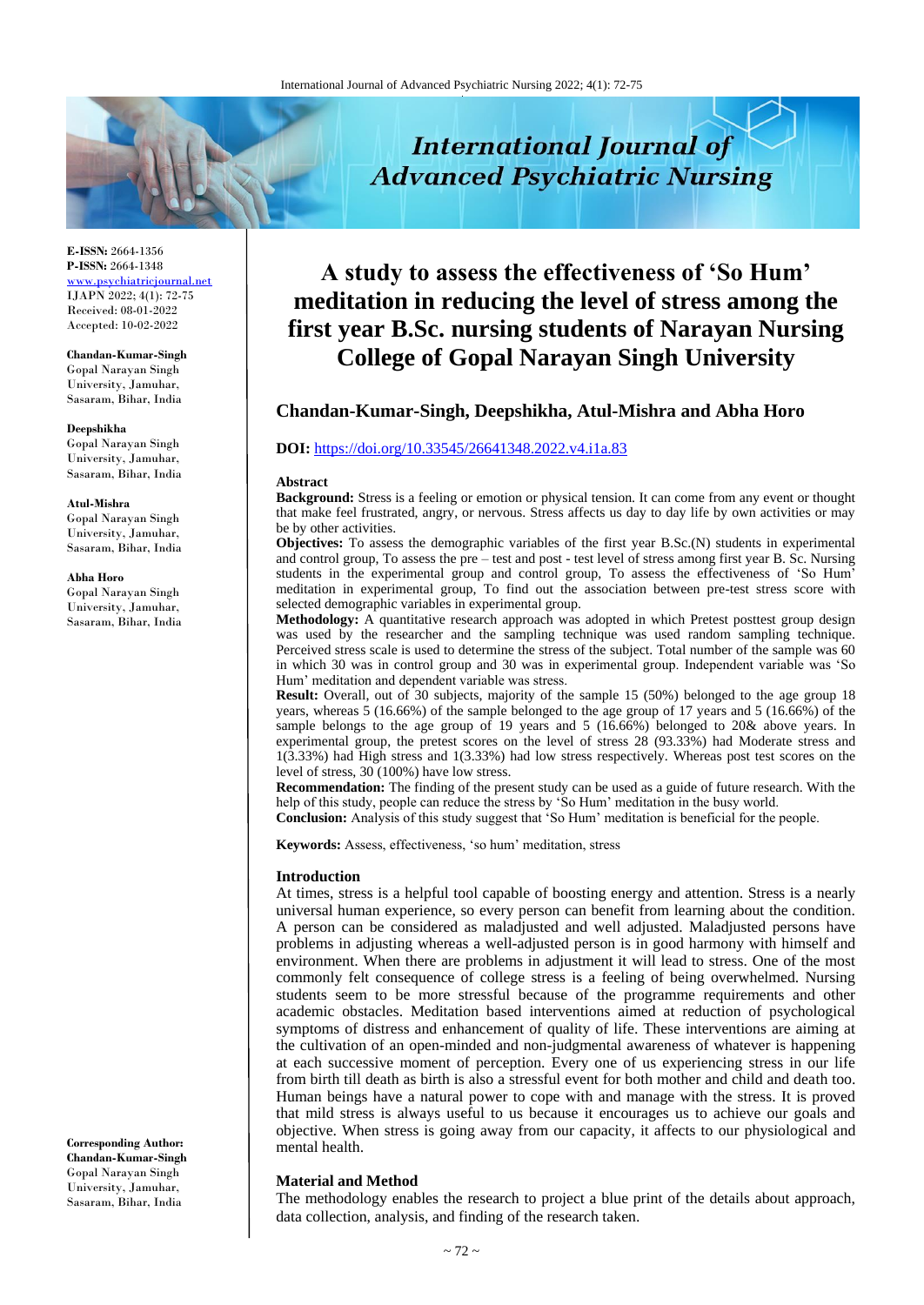#### **Research Approach**

The investigators adopted an experimental approach, because the aim of the researcher was to assess to effectiveness of 'So Hum' meditation in reducing the level of stress among first year B.Sc. nursing students.

## **Research Design**

The research design for this study is True experimental design (pre-test post-test only design).

#### **Schematic presentation of research design**

|  |  | Table 1: Schematic presentation of research design |  |  |
|--|--|----------------------------------------------------|--|--|
|--|--|----------------------------------------------------|--|--|

| Group                             | <b>Pre-test</b>    | <b>Intervention</b>            | <b>Post-test</b>   |  |
|-----------------------------------|--------------------|--------------------------------|--------------------|--|
| B.Sc. Nursing First year students | Day 1              | Day 2 to $16(15 \text{ days})$ | Day 17             |  |
| Experimental group                | Stress test $(S1)$ | 'So Hum' meditation $(X)$      | Stress test $(S2)$ |  |
| Control group                     | Stress test $(S1)$ | No intervention                | Stress test $(S2)$ |  |

## **Keys**

**S1:** Assessment of stress level of B.Sc. Nursing first year students before administration of 'So Hum' meditation on experimental group and control group.

**X:** Administration of 'So Hum' meditation for 15 days excluding Sunday in Experimental group.

**S2:** Assessment of stress level of B.Sc. Nursing first year students after the administration of 'So Hum' meditation in experimental group and without intervention in control group.

# **Research Setting**

Research setting of this study is Narayan Nursing College, Gopal Narayan Singh University.

# **Population**

## **Target population**

In the present study, the target population include students of B.Sc. first year of Narayan Nursing College, Jamuhar, Sasaram, Rohtas.

# **Assessable Population**

Out of 100, only 60 students will be selected as a sample by random sampling technique.

# **Sample**

First year B.Sc. nursing students as sample in this study

# **Sample Techniques**

The sampling technique is random sampling technique.

# **Sample Size**

A sample size for the present study is 60 students studied in first year B.Sc. nursing in both experimental group and control group.

#### **Inclusion criteria for sampling**

- Students those who are studying in first year B.Sc. Nursing
- Students who are willing to participate in the study

# **Exclusion criteria for sampling**

- Students who are already practicing any other meditation technique
- Students who are not available during the period of data collection

#### **Variables**

- Independent variable: ''So Hum'' meditation
- Dependent variable: Stress

 Demographical variable: Age, sex, education, religion, type of family, Family's income.

# **Description of the tool**

The research tool consists of two sections

## **Section: A**

It consisted of demographic characteristic of the first year B.Sc. nursing students which included, Age, sex, religion, Higher Secondary school medium, type of family, no. of Siblings, order of birth, no. of friends.

# **Section**: **A**

# **Demographic Performa**

#### **Instruction**

Dear students please answer to the following questions by giving appropriate response. The information obtain will be purpose of study and confidentiality of information will be maintained.

|             | Date: $\dots$                               | $Code: \ldots$     |
|-------------|---------------------------------------------|--------------------|
| 1.          | Age (In Year) $-$                           | $\Box$             |
| 2.          | $Sex-$                                      | $\Box$             |
| 3.          | Religion                                    |                    |
| a.          | Hindu                                       | [ ]                |
| b.          | Muslim                                      | []                 |
| $c_{\cdot}$ | Christian                                   | []                 |
| d.          | Other                                       | []                 |
|             |                                             |                    |
| 4.          | Medium of study in higher secondary school. |                    |
| a.          | Hindi                                       | []                 |
| b.          | English                                     | $\left[ \ \right]$ |
| 5.          | Monthly income of family (In Rs.)           |                    |
| a.          | Less than 5000                              | []                 |
| b.          | $5000 - 10000$                              | []                 |
| c.          | More than 10000                             | $\left[ \ \right]$ |
|             |                                             |                    |
| 6.          | Types of family                             |                    |
| a.          | Nuclear family                              | $\left[ \ \right]$ |
| b.          | Joint family                                | []                 |
| c.          | <b>Extended Family</b>                      | []                 |
|             |                                             |                    |
| 7.          | Order of birth                              |                    |
| a.          | First child                                 | []                 |
| b.          | Middle child                                | []                 |
| c.          | Last child                                  | []                 |
| d.          | Only child                                  | [ ]                |
| 8.          | No of sibling                               |                    |
| a.          | Nil                                         | []                 |
| b.          | One                                         | [ ]                |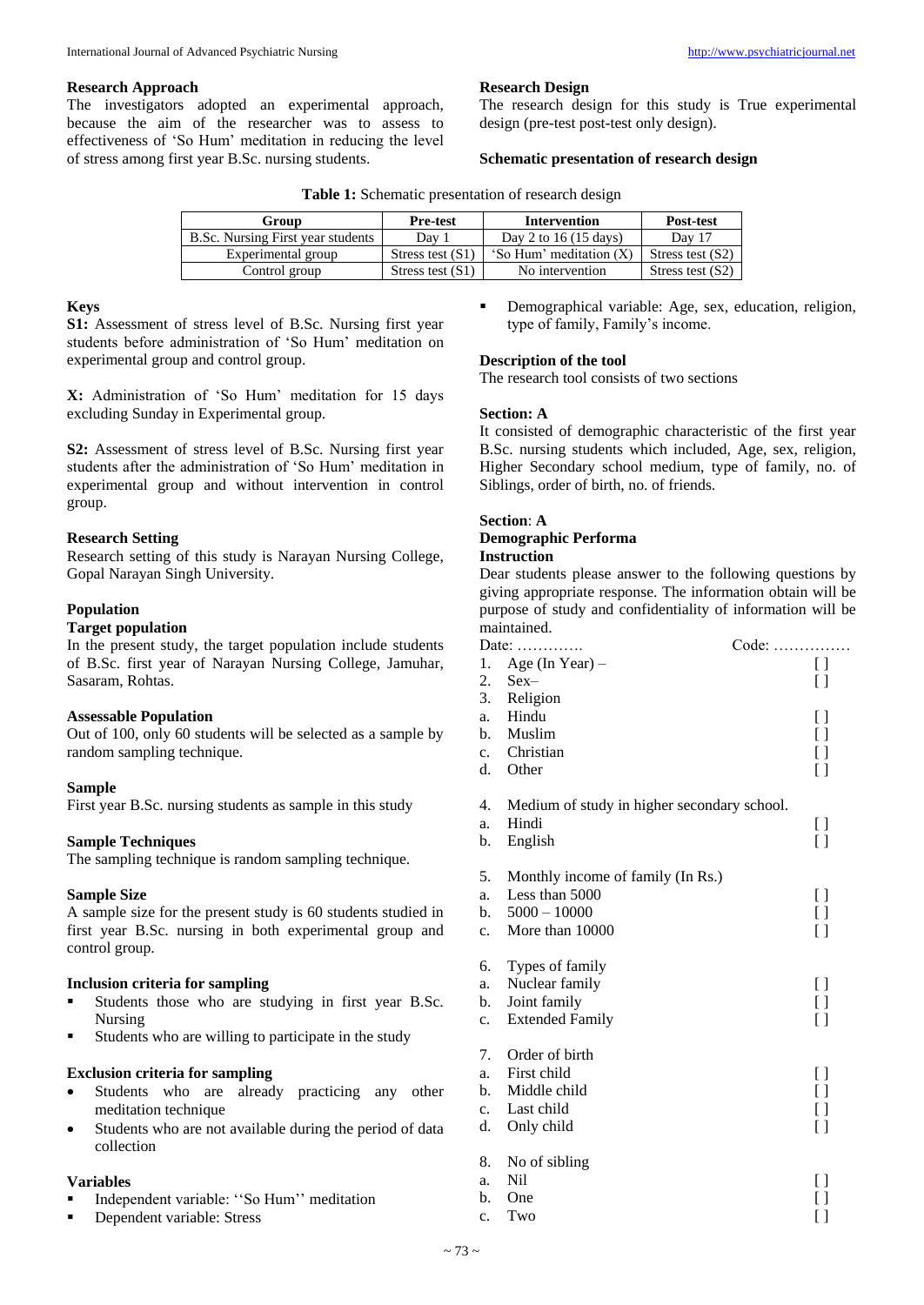| S.no             | <b>Items</b>                                                                                                        | <b>Never</b><br>(0) | Never $(1)$ | <b>Almost Sometime</b><br>(2) | Fairly<br>Often $(3)$ Often $(4)$ | <b>Very</b> |
|------------------|---------------------------------------------------------------------------------------------------------------------|---------------------|-------------|-------------------------------|-----------------------------------|-------------|
| 1.               | In the last month, how often have you been upset because of something<br>that happened unexpectedly?                |                     |             |                               |                                   |             |
| 2.               | In the last month, how often have you felt that you were unable to<br>control the important things in your life?    |                     |             |                               |                                   |             |
| 3.               | In the last month, how often have you felt nervous and "stressed"?                                                  |                     |             |                               |                                   |             |
| $\overline{4}$ . | In the last month, how often have you felt confident about your ability to<br>handle your personal problems?        |                     |             |                               |                                   |             |
| 5.               | In the last month, how often have you felt that things were going your<br>way?                                      |                     |             |                               |                                   |             |
| 6.               | In the last month, how often have you found that you could not cope<br>with all the things that you had to do?      |                     |             |                               |                                   |             |
| 7.               | In the last month, how often have you been able to control irritations in<br>vour life?                             |                     |             |                               |                                   |             |
| 8                | In the last month, how often have you felt that you were on top of<br>things?                                       |                     |             |                               |                                   |             |
| 9.               | In the last month, how often have you been angered because of things<br>that were outside of your control?          |                     |             |                               |                                   |             |
| 10.              | In the last month, how often have you felt difficulties were piling up so<br>high that you could not overcome them? |                     |             |                               |                                   |             |

Now add up your scores for each item to get a total. My total score is \_\_\_\_\_\_.

Individual scores on the PSS can range from 0 to 40 with higher scores indicating higher perceived stress.

- Scores ranging from 0-13 would be considered low stress.
- Scores ranging from 14-26 would be considered moderate stress.
- Scores ranging from 27-40 would be considered high perceived stress.

#### **Result and Discussion**

The discussion was based on the objectives specified in this study.

## **The first and second objectives were to assess the pretest and posttest level of stress among first year B.Sc. (N) students in experimental group and control group**

The finding shows that in experimental group, the pretest scores on the level of stress 28 (93.33%) had Moderate stress and 1(3.33%) had High stress and 1(3.33%) had low stress respectively.

Whereas post test scores on the level of stress, 30 (100%) have low stress.

In control group, the pretest scores on the level of stress 30(100%) had Moderate stress. Whereas post test scores on the level of stress 30(100%) had Moderate stress.

This finding reveals that, in experimental group after the administration of 'So Hum' meditation the level of stress among first year B.Sc. Nursing students were reduced in post-test than pre-test. But in control group there is no change in stress level among first year B.Sc. Nursing students.

In the year of 2013 Mrs. Raji K. Rajan conducted the study to assess the effectiveness of yoga therapy to reduce the stress level among B.Sc. (N) students in Bangalore. The findings of pretest the majority 25(42%) students had moderate stress and only 5 (16.6%) students had severe stress. In posttest, majority 58(97%) students had moderate stress and only 2(3%) students had mild stress and none of them had severe stress.

A study was conducted to determine the perceived level of stress and coping behaviour among B. Sc. nursing students in selected colleges at Mangalore. There were about 40 samples taken by simple random technique. The study tool consisted of Socio demographic variable, perceived stress scale and coping check list. The collected data edited, complied and analysed by using both descriptive and inferential statistics. The study found that 55% of the sample experienced severe stress, 12.5% of the sample experienced moderate level of stress and 32.5% of the sample experienced mild level of stress. The study concluded that stress may aroused from their work, contact with patients, demands of the organization.

# **The third objective of the study was to evaluate the effectiveness of 'So Hum' meditation in Pre-test and Post –test among first year B.Sc. (N) students in experimental group.**

**Mean, SD and 't' value on level of stress in experimental Group:** The finding shows that the experimental group calculated value was 3.031, and the table value is 1.699, which was significant at  $P > 0.01$  level. Hence  $H_1$  is accepted. It can be concluded that 'So Hum' meditation was effective in reducing the stress level among first year B.Sc. (N) students.

#### **The fourth objective of this study was to associate the pretest level of stress and demographic variables among first year B.Sc. (N) students experimental group.**

In experimental group the finding shows that, there is a significant association between the level of stress among first year B.Sc (N) students and their demographic variables such as Age, Religion, Medium studied in higher secondary school, No of Siblings, No. of Friends.

In experimental group, there was No association between level of stress among B.Sc. (N) students and their demographic variables such as Gender, Type of family, Order of birth, Status of the family.

A study was conducted in Iran on experienced stressors and coping strategies among nursing students showed exposed variety of stress among first year nursing students. All